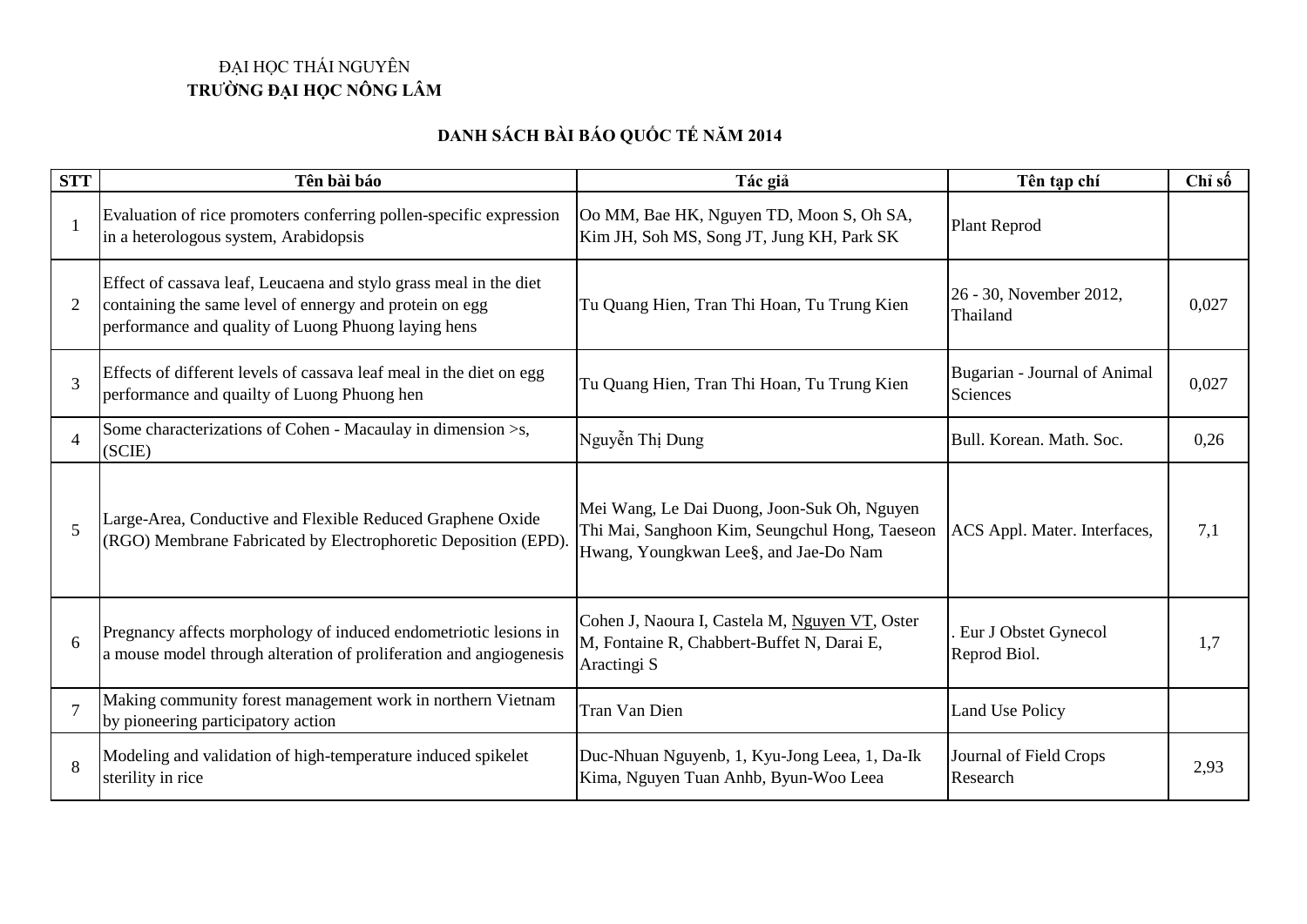| $\mathbf{Q}$ | Self-incompatibility in Pummelo (Citrus grandis (L.) Osbeck)<br>iwth forcus on Vietnamese Cultivars with or without<br>Parthenocarpy                                                  | Thuy Thi Hoang, Tho Huu Nguyen, Hung Tiên<br>Lê, Binh Xuân Ngô and Akira Wakana | J.Fac. Agr., Kyushu Univ.<br>No.59 (1) 65-70                                                         |
|--------------|---------------------------------------------------------------------------------------------------------------------------------------------------------------------------------------|---------------------------------------------------------------------------------|------------------------------------------------------------------------------------------------------|
| 10           | Architecture and characterization of a thermostable MoxR<br>family AAA+ ATPase from Thermococcus kodakarensis<br>KOD1                                                                 | Pham, B.P., Sangmin Lee, Baolei Jia, Jae<br>Myeong Kwak, Gang-Won Cheong        | Extremophiles, 18(3):537-<br>44                                                                      |
| 11           | Antifungal and antibacterial actifungal activities of<br>streptomyces polymachus Sp.nov. isolated from soil                                                                           | Tuan Manh Nguyen anh Jaisoo Kim                                                 |                                                                                                      |
| 12           | Streptomyces olivocoloratus sp.nov., an antibiotic - producing<br>bacterium isolated from soil                                                                                        | Tuan Manh Nguyen anh Jaisoo Kim                                                 |                                                                                                      |
| 13           | Streptomyces gilvifuscus sp. nov./ an actinomycete that<br>produces antibacterial compounds isolated from soil                                                                        | Tuan Manh Nguyen anh Jaisoo Kim                                                 |                                                                                                      |
| 14           | Streptomyces bambusae sp. nov., showing antifungal and<br>antibacterial activitives, isolated from bamboo (bambuseae)<br>rhizosphere soil using a modified culture method             | Tuan Manh Nguyen anh Jaisoo Kim                                                 |                                                                                                      |
| 15           | Bacillus polymachus sp. nov., with a broad range ò<br>antibacterial activity, isolated from forest topsoil samples by<br>using a modified cultuer method                              | Tuan Manh Nguyen anh Jaisoo Kim                                                 |                                                                                                      |
| 16           | Effect of different levels of cassava leaf meal in thediet on<br>productivity and quality of luongphuong hen eggs                                                                     | Tu Quang Hien, Tran Thi Hoan, Tu Trung Kien                                     | Journal of animal science                                                                            |
| 17           | Effect of cassava leaf, leucaena leaf and stylo grassmeal in the<br>diet containing the same level of energy and protein on egg<br>performance and quality of luongphuong laying hens | Tu Quang Hien, Tran Thi Hoan, Tu Trung Kien                                     | Journal of animal science                                                                            |
| 18           | Obstructive urolithiasis in large-type goat in Japan                                                                                                                                  | Tran Van Thang, Nguyen Hung Quang.                                              | Journal of Science and<br>Technology, Volume 118<br>(04), 2014, Thai Nguyen<br>University, pp. 61-64 |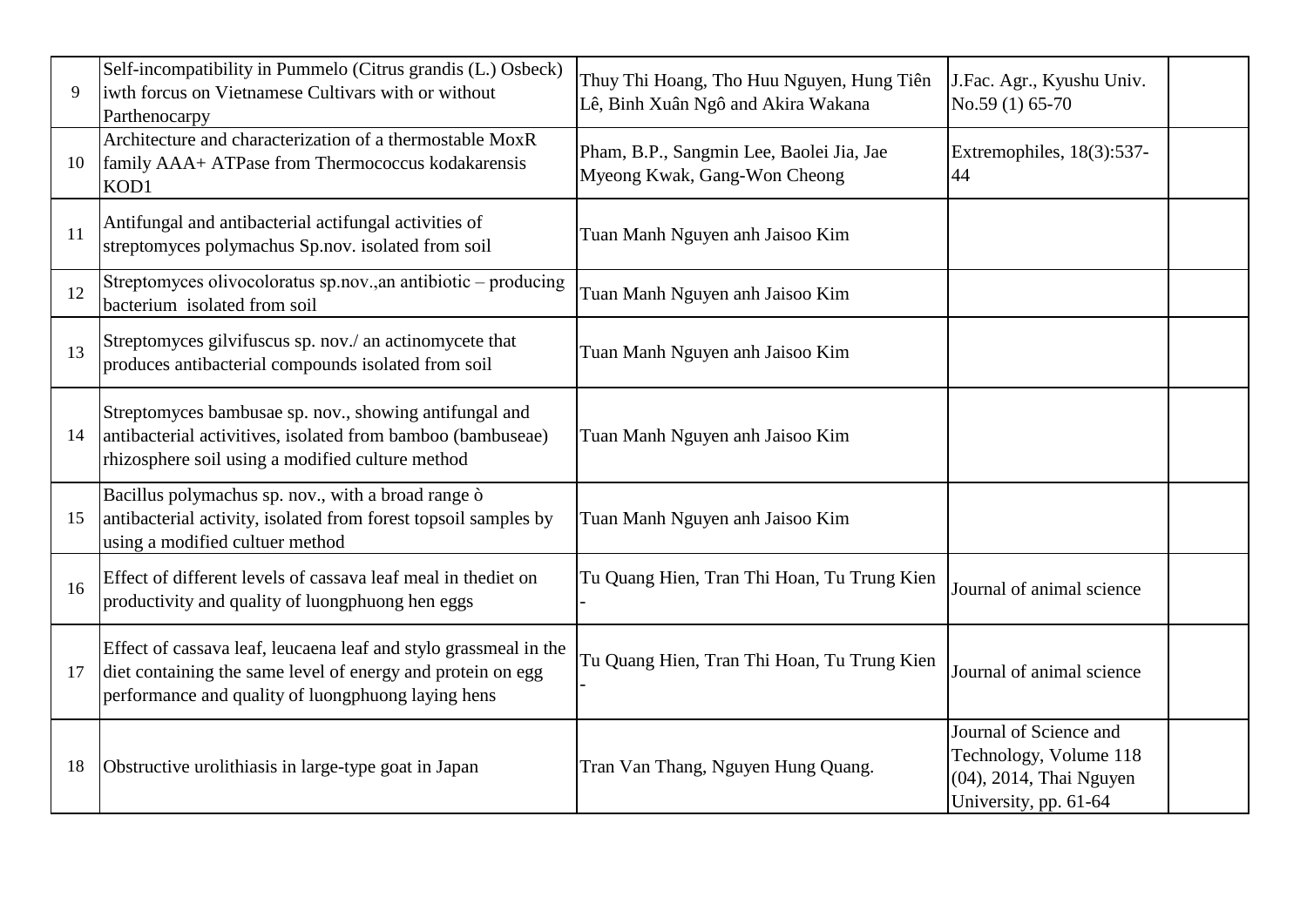| 19 | <b>GROWTH AND ABSORBANCE OF HEAVY</b><br>METALS OF REED PLANTS (Phragmites australis) IN<br>SOIL AFTER MINERAL MINING IN THAI NGUYEN<br>PROVINCE OF VIETNAM | Tran Thi Pha, Dang Van Minh, Dam Xuan<br>Van, Le Duc                                           | Journal of Agricultural<br>and Biological 2006-2014                                                                         |  |
|----|-------------------------------------------------------------------------------------------------------------------------------------------------------------|------------------------------------------------------------------------------------------------|-----------------------------------------------------------------------------------------------------------------------------|--|
| 20 | Усовершенствование способа концентрирования фенолов<br>холодной жидкостной экстракцией для анализа методом<br>ТСХ и цифровой цветометрии                    | Рудаков О.Б., Хорохордина Е.А., Чан Хай<br>Данг, Бедарев А.А.                                  | Научный Вестник<br>ВГАСУ Серия: Физико-<br>химические проблемы и<br>высокие технологии<br>строительного<br>материаловедения |  |
| 21 | Определение бисфенола А в эпоксидной смоле методом<br>тонкослойной хроматографии                                                                            | Хорохордина Е.А., Рудаков О.Б., Чан Хай<br>Данг, Хорохордин А.М.                               | Научный Вестник<br>ВГАСУ Серия: Физико-<br>химические проблемы и<br>высокие технологии<br>строительного<br>материаловедения |  |
| 22 | Miglioramento delle tecniche di estrazione strumentale<br>determinazione dei fenoli in fase acquosa e organic                                               | Khorokhordina E.A., Rudakov O.B., Dang T.H.                                                    | Italian Science Review                                                                                                      |  |
| 23 | Усовершенствование экстракционно-инструментальных<br>методик определения парацетамола с применением<br>ВЭЖХ, ТСХ, фотоколориметрии и цифровой цветометрии   | Рудакова Л.В., Россихина Е.Ю., Рудаков<br>О.Б., Хорохордина Е.А., Чан Хай Данг                 | Сорбционные и<br>хроматографические<br>процессы                                                                             |  |
| 24 | Тестирование бинарных растворителей для жидкостной<br>хроматографии с помощью обобщенных целевых<br>функций                                                 | Рудакова Л.В., Рудаков О.Б., Чан Хай Данг,<br>Селеменев В.Ф., Вандышев Д.Ю.,<br>Картавцев П.А. | Сорбционные и<br>хроматографические<br>процессы                                                                             |  |
| 25 | Тонкослойная хроматография и цветометрия в контроле<br>фенольного индекса отделочных строительных<br>материалов                                             | Рудаков О.Б., Хорохордина Е.А., Чан Хай<br>Данг                                                | Строительные материалы                                                                                                      |  |